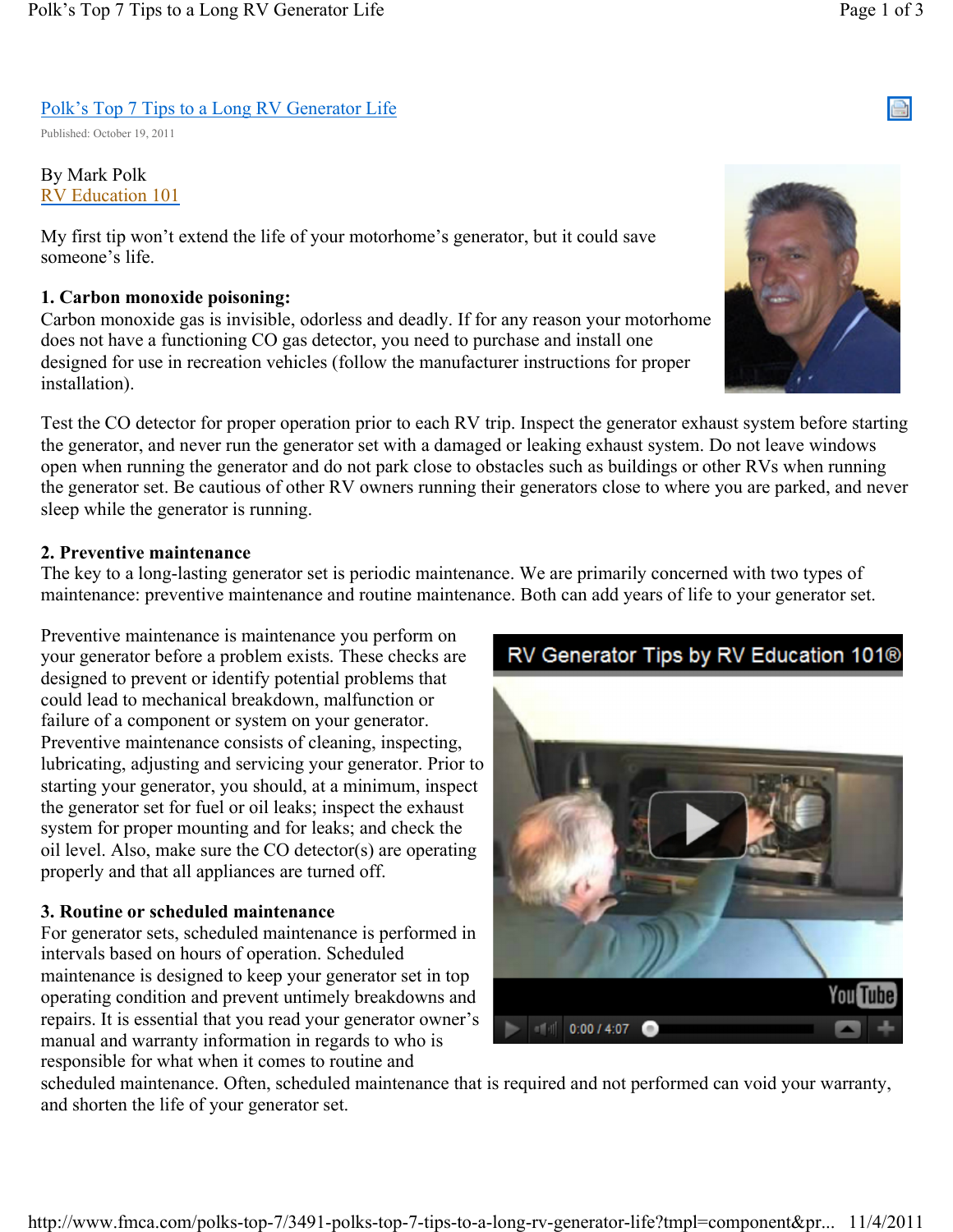Monitor the generator hour meter and have the required maintenance performed at specified intervals. Most generator owner manuals have periodic maintenance schedules listed and maintenance logs to record and keep track of all maintenance performed.

#### 4. Exercise your generator

One important aspect to generator longevity that is often overlooked is putting the generator to work. What I mean by that is exercising the generator set on a regular basis. This exercise routine helps to solve several problems related to a generator that sits unused for periods of time.

For starters, fuel-related problems can occur in as little as one month of sitting idle. In addition to clearing out any stale fuel, this monthly exercise regime also re-lubricates all of the engine seals and helps to prevent carbon buildup.

Exercising your generator set also heats up the generator windings and eliminates moisture buildup. Exercising the generator not only contributes to a more reliable generator, but it extends the life of the engine as well.

So, what exactly do I mean when I say exercise your generator? I mean you should start and run the generator with at least a 50-percent load, for at least two hours every month. It is extremely important that you run it with this minimum-rated load.

Generators are designed to run with a load placed on them. Check your generator owner's manual for load ratings specific to your generator set. And remember, when exercising the generator it's always better to let it run for longer (two-hour) periods than it is for shorter periods of time.

#### 5. Generator operating conditions

When using your generator, you need to consider current weather conditions. Make sure the engine oil viscosity is correct for ambient temperatures. For carbureted gasoline generators, make sure the altitude setting is adjusted properly. Always remember to readjust altitude settings when you return to lower altitudes. In dusty conditions it will be necessary to perform air cleaner maintenance and change the oil more frequently.

Being aware of the operating conditions and performing the required maintenance accordingly will help extend the life of your generator set.

#### 6. Storing your generator

For gasoline generators, fill the fuel tank on the motorhome and add a fuel stabilizer like Sta-Bil. Run the engine and the generator (with ½-rated load) long enough for the fuel stabilizer to get through the entire fuel system. Most fuel stabilizers will protect the fuel system and components for six months or longer. Follow the fuel stabilizer instructions.

Change the oil and oil filter on the generator engine prior to storage. Acids accumulate in used oil and can corrode engine bearings, especially while sitting for long periods of time. If you don't plan to start the motorhome or generator, during storage, make sure the battery(s) is fully charged and disconnect the battery cables (negative cable first).

If you do plan to start the motorhome and/or generator while in storage, periodically check the water level in the battery cells and keep the battery(s) clean and fully charged.

#### 7. Follow guidelines for your generator type

There are gasoline, diesel and LP-gas generators. To add years of reliable service to the generator set, follow the recommended maintenance intervals and operating and storing procedures. In addition, follow all cautions and warnings found in your generator owner's manual.